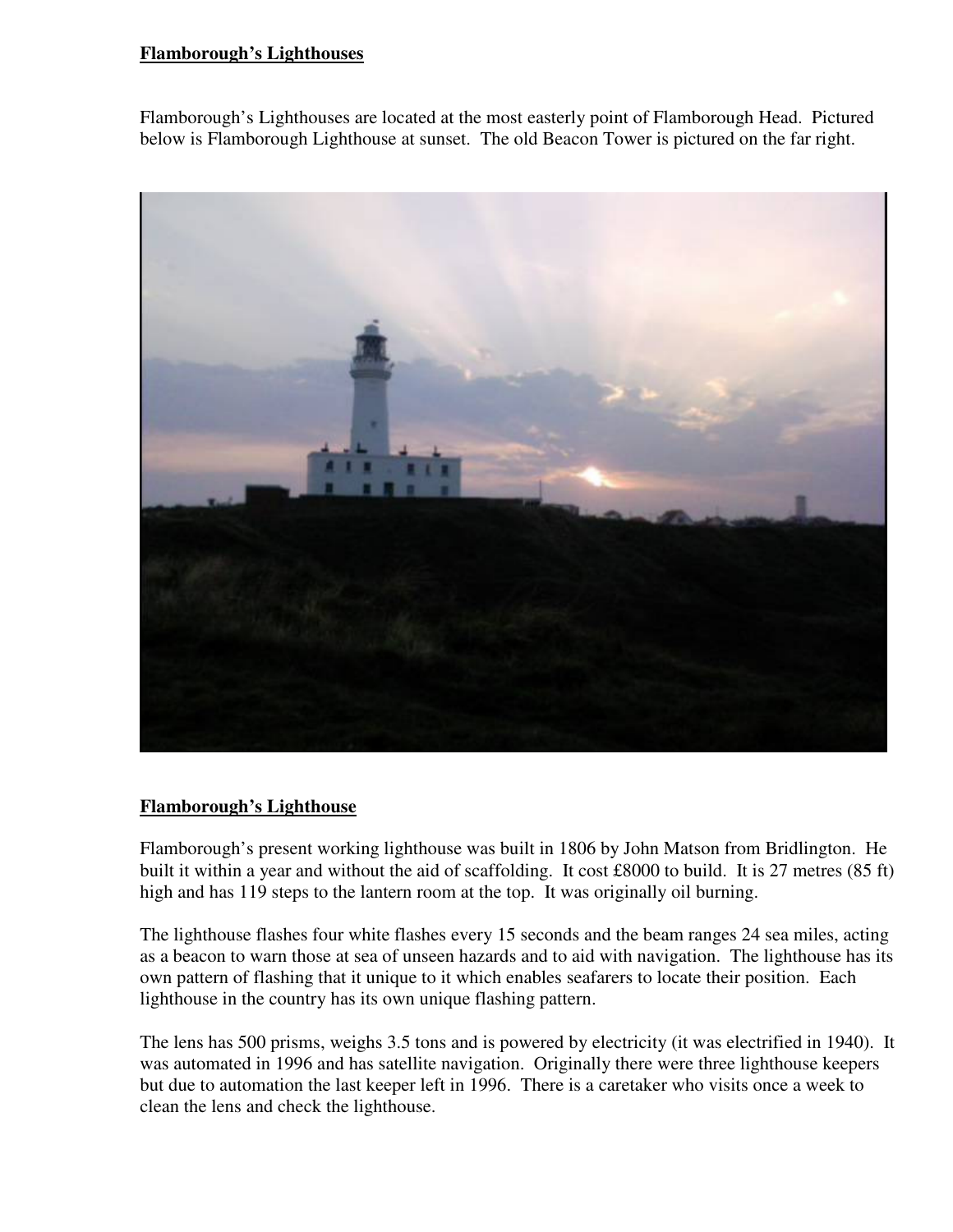

A view looking up at the Lighthouse.

Trinity House is the Lighthouse Authority for England, Wales, the Channel Islands and one Lighthouse in Gibralter.

The Seamark Act, passed in 1565, enabled Trinity House to erect seamarks for the safety of navigation. This was the beginning of the Trinity House Lighthouse Service as known today which provides a service to the country's lighthouses. For further information visit www.trinityhouse.co.uk.

Tours of the lighthouse are available during the summer months. Please be aware of safety advice.

## **The Beacon Tower**

This is known as the old lighthouse and it was built in 1674. It is set inland from the cliffs on land which is now Flamborough Golf Club.

The history of the Tower appears to be vague. Fires were lit at the top to start with but it soon became redundant.

It became a navigational aid to local fishermen, however, and is still used in this way today.

 $\overline{\phantom{a}}$